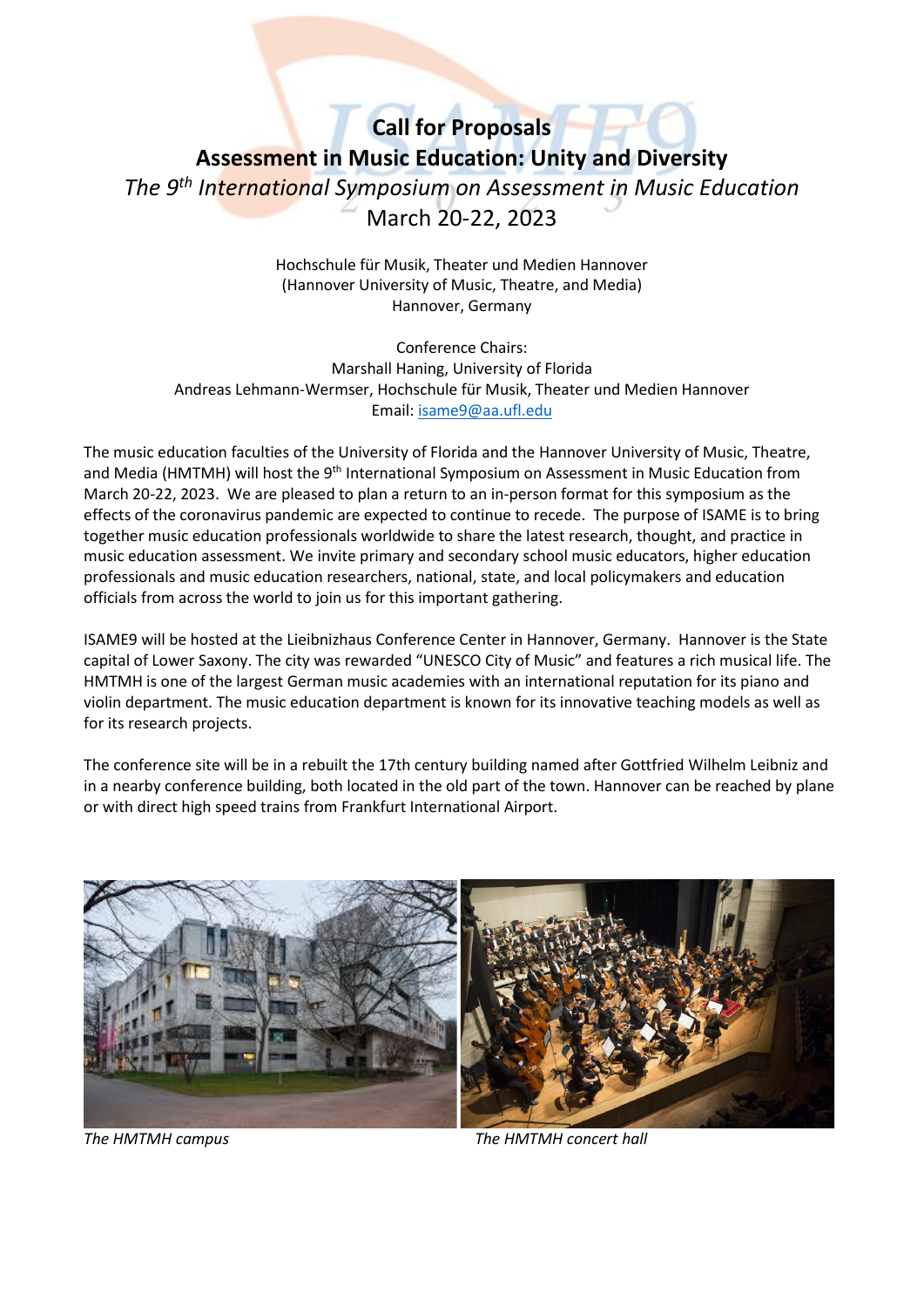## *The Focus of the Symposium*

As we continue to recognize and support the incredible diversity of musical and educational practices around the world, it has become increasingly apparent that one of our primary challenges is to create shared meaning around topics related to assessment in its many forms in the discipline of music education. In many cases, this may result from a lack of familiarity with musical, educational, or assessment practices that are used in different parts of the world.

At the 8<sup>th</sup> International Symposium, attendees addressed the challenge of arriving at a shared definition of the word "assessment." Although this term has been at the center of the ISAME events for more than a decade, we conceded that we did not share a common understanding of what exactly "assessment" means. After discussion, the attendees arrived at a proposed working definition for this term:

### **The process of measurement and evaluation of the learning process as informed by specific goals, contexts, and cultural settings.**

In this 9<sup>th</sup> International Symposium, we hope to showcase the diversity of assessment practices currently in use and also to highlight and illustrate the common threads that tie our profession together. Most importantly, we hope to engage in sessions that demonstrate the process of assessment and how that process is implemented in a variety of cultural contexts. While a shared understanding of language, meaning, and purpose is essential to allow us to engage in the kinds of cooperative efforts that ISAME embodies, it is an understanding of our diversity that may lead to the most remarkable outcomes. Key questions for this Symposium include:

- What types of assessment practices are currently in use around the world, and how do these practices reflect regional understandings or definitions of assessment that may contribute to the development of shared language and meaning?
- What terminology related to assessment is currently in use around the world, and how can we better arrive at shared language and meaning?
- How are assessment practices similar or different across different cultures and contexts, and how can understanding these similarities or differences help us to arrive at shared language and meaning?

## *Guiding Principles for the Assessment of Arts Learning*

Attendees at the 2017 Symposium created a set of proposed International Principles for Assessment in Music Education (Brophy, 2019; Brophy & Fautley, 2017). These principles served as one inspiration for the development of the Guiding Principles for the Assessment of Arts Learning (Brophy et al., 2021). Presenters are strongly encouraged to consider these Guiding Principles in developing their proposals and presentations. In particular, the principle of Shared Language is of great relevance to this symposium.

### **Principles of Justice**

- **Cultural Responsiveness**
	- $\circ$  Assessments of arts learning should reflect and honor the diverse cultures, histories, and indigenous traditions, and ways of knowing inherent in the arts learning experiences
- **Authenticity** 
	- $\circ$  Assessments of arts learning should be authentic and appropriate for the context in which it is administered.
- **Accessibility** 
	- $\circ$  Assessments of arts learning, and its associated standards or curricula, should be made available to and appropriately adapted to the individual characteristics of all students.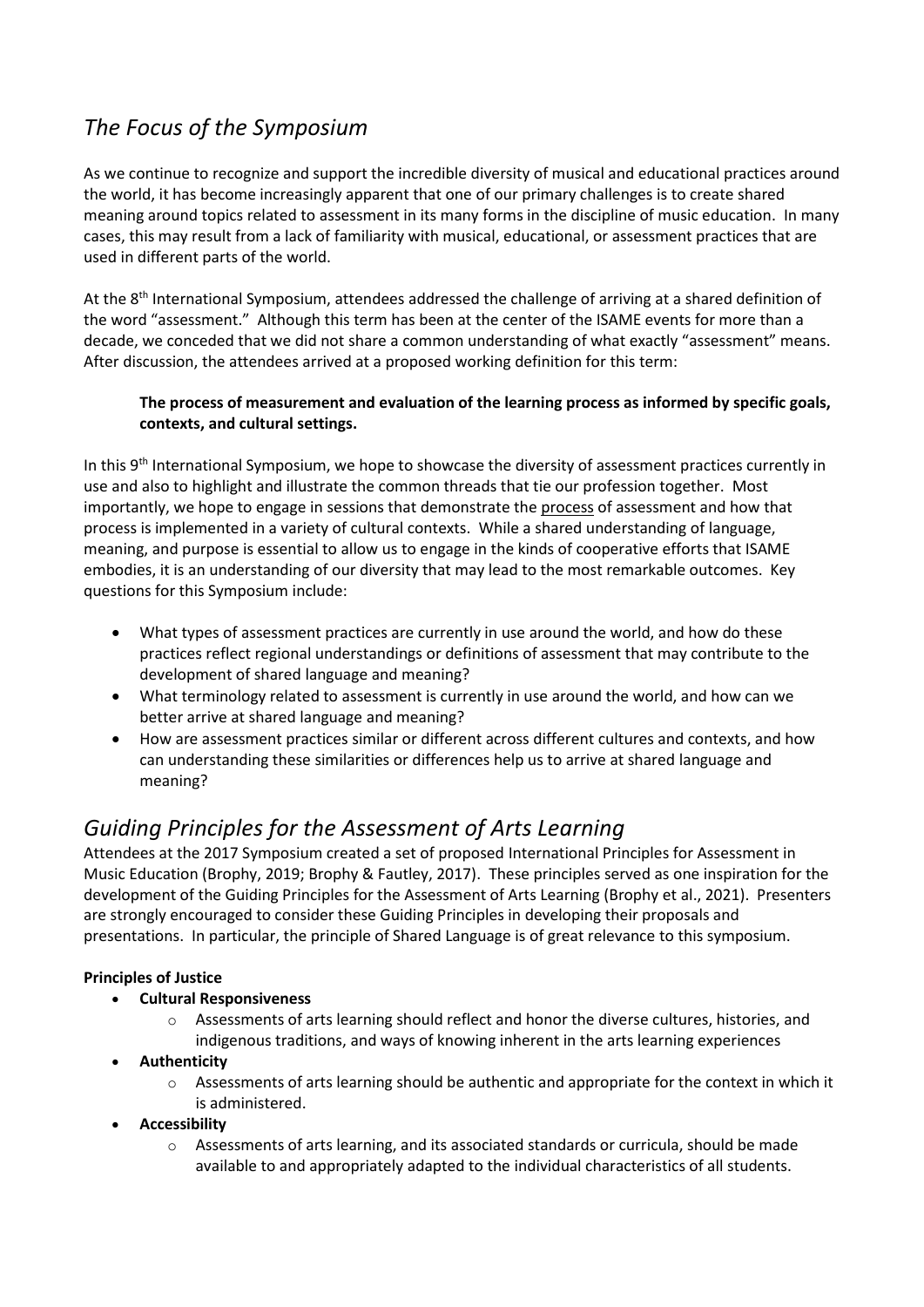#### **Principles of Fidelity**

- **Artistry** 
	- $\circ$  Assessments of arts learning should reflect the variety of artistic expressions and value cultural production.
- **Process** 
	- $\circ$  Assessments of arts learning should value the artistic, cultural, and creative processes and the contexts in which they are used.
- **Intentionality** 
	- $\circ$  Assessments of arts learning should have a clear purpose, identify who is being assessed and who is conducting the assessment, and define clearly how the findings or evidence will be used and interpreted.
- **Trustworthiness** 
	- o Assessments of arts learning should incorporate broadly accepted norms of validity, reliability, and fairness, and focus on student learning.
- **Viability** 
	- $\circ$  Assessments of arts learning should be clear, easy to understand, and implementable by all of those engaged in the practice.

### **Principles of Sustainability**

- **Shared Language**
	- $\circ$  Assessments of arts learning should be discussed using commonly accepted definitions of assessment, measurement, and evaluation, and other appropriate terms.
- **Connection** 
	- o Assessments of arts learning should arise from the curriculum, the learner's experiences, and the artistic forms, histories, and cultures from and within which the assessments are developed and operationalized.
- **Value** 
	- $\circ$  Assessments of arts learning should be valued as a way to improve student arts learning and guide future instruction.

## *Call for Papers and Presentations*

We seek submissions for research papers, research posters, assessment practice papers, and panel discussions that address the symposium theme and key questions.

**Research Papers** will be presented in a spoken format, with presentation sessions lasting approximately 45 minutes (including time for questions and comments by attendees). Research papers should be focused on original scholarship conducted by the presenter. Submissions for research paper presentations should include an extended abstract of no less than 500 and no more than 750 words (excluding references) outlining the content of the presentation and how it connects to the themes and key questions of the Symposium.

**Research Posters** will be displayed at a poster session during the Symposium. Research posters should be focused on original scholarship conducted by the presenter. Submissions for research paper presentations should include an extended abstract of no less than 500 and no more than 750 words (excluding references) outlining the content of the presentation and how it connects to the themes and key questions of the Symposium. Presenters may choose to have their submission considered for presentation as a research paper or as a research poster.